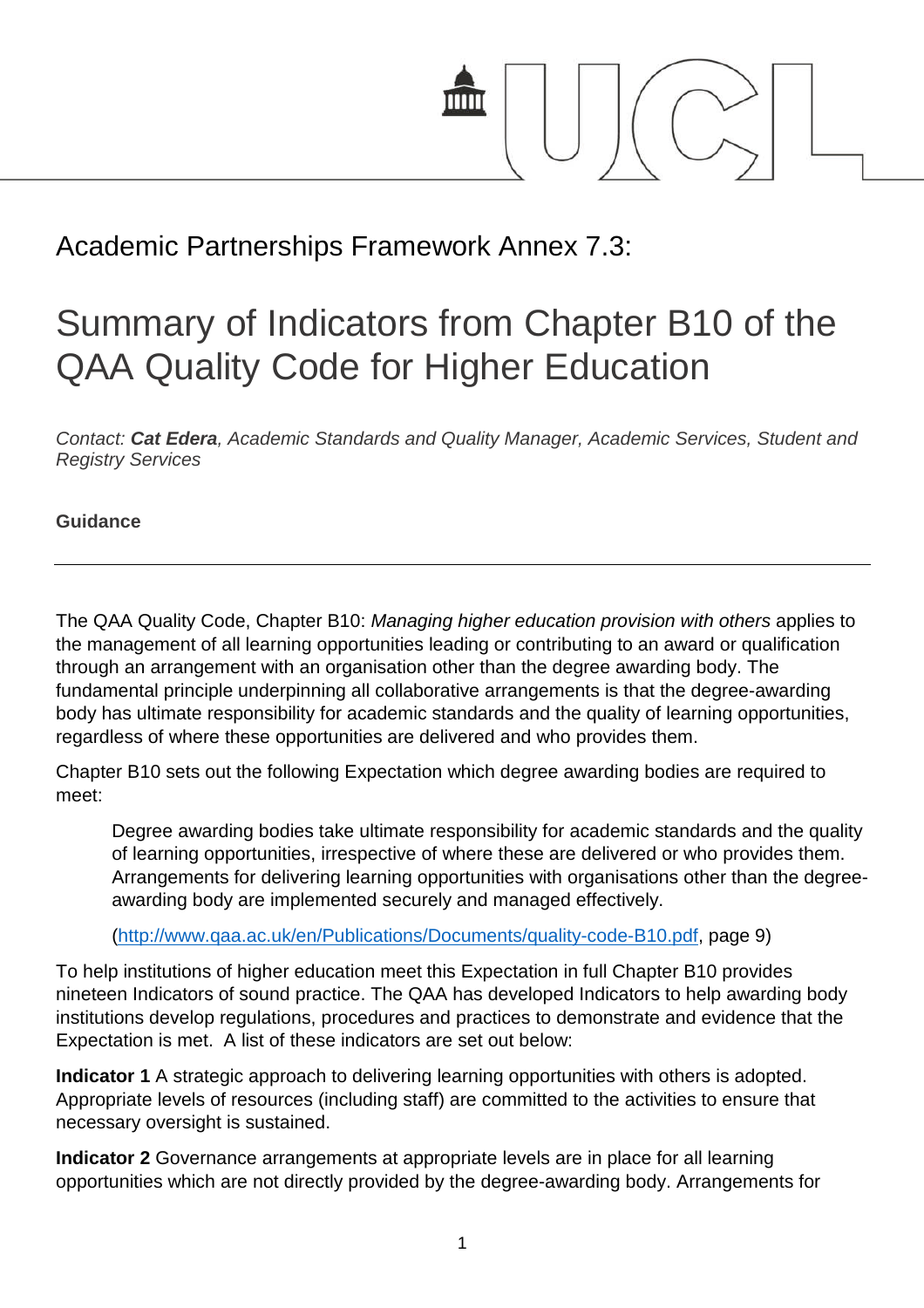learning to be delivered, or support to be provided, are developed, agreed and managed in accordance with the formally stated policies and procedures of the degree-awarding body.

**Indicator 3** Policies and procedures ensure that there are adequate safeguards against financial impropriety or conflicts of interest that might compromise academic standards or the quality of learning opportunities. Consideration of the business case is conducted separately from approval of the academic proposal.

**Indicator 4** Degree-awarding bodies that engage with other authorised awarding bodies to provide a programme of study leading to a joint academic award satisfy themselves as to their own legal capacity to do so.

**Indicator 5** The risks of each arrangement to deliver learning opportunities with others are assessed at the outset and reviewed subsequently on a periodic basis. Appropriate and proportionate safeguards to manage the risks of the various arrangements are determined and put in place.

**Indicator 6** Appropriate and proportionate due diligence procedures are determined for each proposed arrangements for delivering learning opportunities with an organisation other than the degree awarding body. They are conducted periodically to check the capacity of the other organisation to continue to fulfil its designated role in the arrangement.

**Indicator 7** There is a written and legally binding agreement, or other document, setting out the rights and obligations of the parties, which is regularly monitored and reviewed. It is signed by the authorised representatives of the degree-awarding body (or higher education provider without degree-awarding powers arranging provision by a third party) and by the delivery organisation, support provider or partner(s) before the relevant activity commences.

**Indicator 8** Degree-awarding bodies take responsibility for ensuring that they retain proper control of the academic standards of awards where learning opportunities are delivered with others. No serial arrangements are undertaken without the express written permission of the degreeawarding body, which retains the oversight of what is being done in its name.

**Indicator 9** Degree awarding bodies take responsibility for ensuring that students admitted to a programme who wish to complete it under their awarding authority can do so in the event that a delivery organisation or support provider or partner withdraws from an arrangement or that the degree-awarding body decides to terminate the arrangement.

**Indicator 10** All higher education providers maintain records (by type and category) of all arrangements for delivering learning opportunities with others that are subject to a formal agreement.

**Indicator 11** Degree-awarding bodies are responsible for the academic standards of all credit and qualifications granted in their name. This responsibility is never delegated. Therefore, degreeawarding bodies ensure that the standards of any of their awards involving learning opportunities delivered by others are equivalent to the standards set for other awards that they control at the same level. They are also consistent with UK national requirements.

**Indicator 12** When making arrangements to deliver a programme with others, degree-awarding bodies fulfil the requirements of any professional statutory and regulatory body (PSRB) that has approved or recognised the programme or award, in relation to aspects of its delivery and any associated formal agreements. The status of the programme or award in respect of PSRB recognition is made clear to prospective students.

**Indicator 13** Degree-awarding bodies approve module(s) and programmes delivered through an arrangement with another delivery organisation, support provider or partner through processes